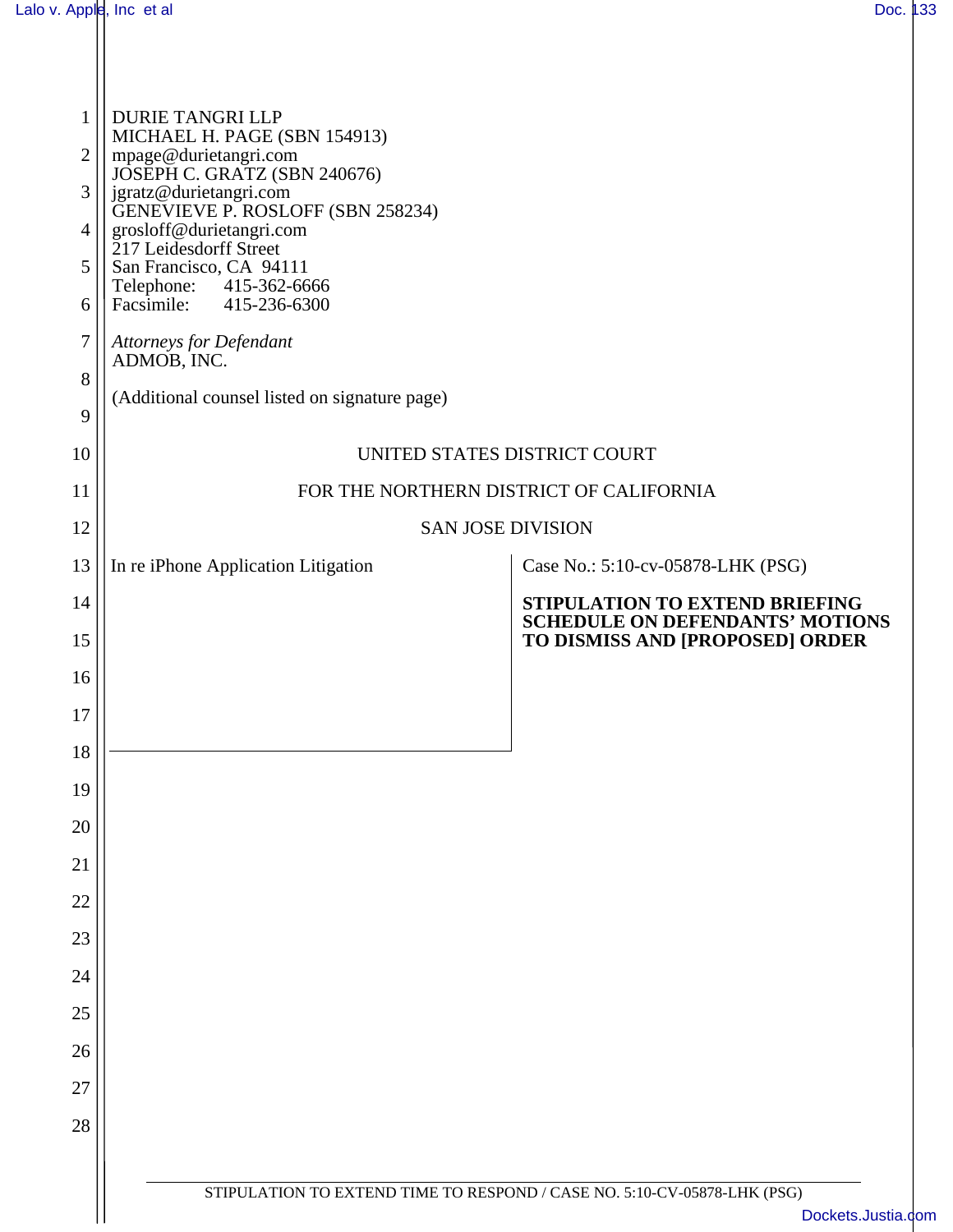| $1$ | WHEREAS, by order dated May 31, 2011 (Dkt. No. 132), the Court ordered Defendants to file                      |
|-----|----------------------------------------------------------------------------------------------------------------|
|     | $2$   any anticipated motions to dismiss the Consolidated Complaint by June 13, 2011, Plaintiffs to file an    |
|     | $3 \mid$ opposition by July 11, 2011, Defendants to file a reply by July 25, 2011, and a set a hearing date of |
|     | $4 \mid$ September 1, 2011 for such motions;                                                                   |
| 5   | WHEREAS, Defendants are endeavoring to coordinate the filing of consolidated motions to                        |

dismiss rather than separate motions, for the convenience of the Court and all parties;

WHEREAS, in order to have time to coordinate and exchange drafts, Defendants have requested that Plaintiffs agree to extend their time to file their motion to dismiss by one week;

WHEREAS, although Plaintiffs' position is that scheduling was undertaken by the Court and therefore can only be changed by the Court, Plaintiffs agree that there is value in a short extension that may streamline the briefing so long as that extension does not materially delay the hearing of the motion; THEREFORE, pursuant to Civil Local Rule 6-2, and subject to the approval of this Court, the

parties, through their undersigned counsel, hereby stipulate and agree that:

1. Defendants' Motions to Dismiss shall be filed and served not later than June 20, 2011.

2. Plaintiffs' Oppositions shall be filed and served not later than July 25, 2011.

3. Defendants' Replies shall be filed and served not later than August 8, 2011.

4. This stipulation will not impact any other dates already fixed by the Court.

6

7

8

9

10

11

12

13

14

15

16

17

18

19

20

21

22

23

24

25

26

27

28

Dated: June 3, 2011 DURIE TANGRI LLP

By: */s/ Michael H. Page* MICHAEL H. PAGE JOSEPH C. GRATZ GENEVIEVE P. ROSLOFF

> Attorneys for Defendant ADMOB, INC.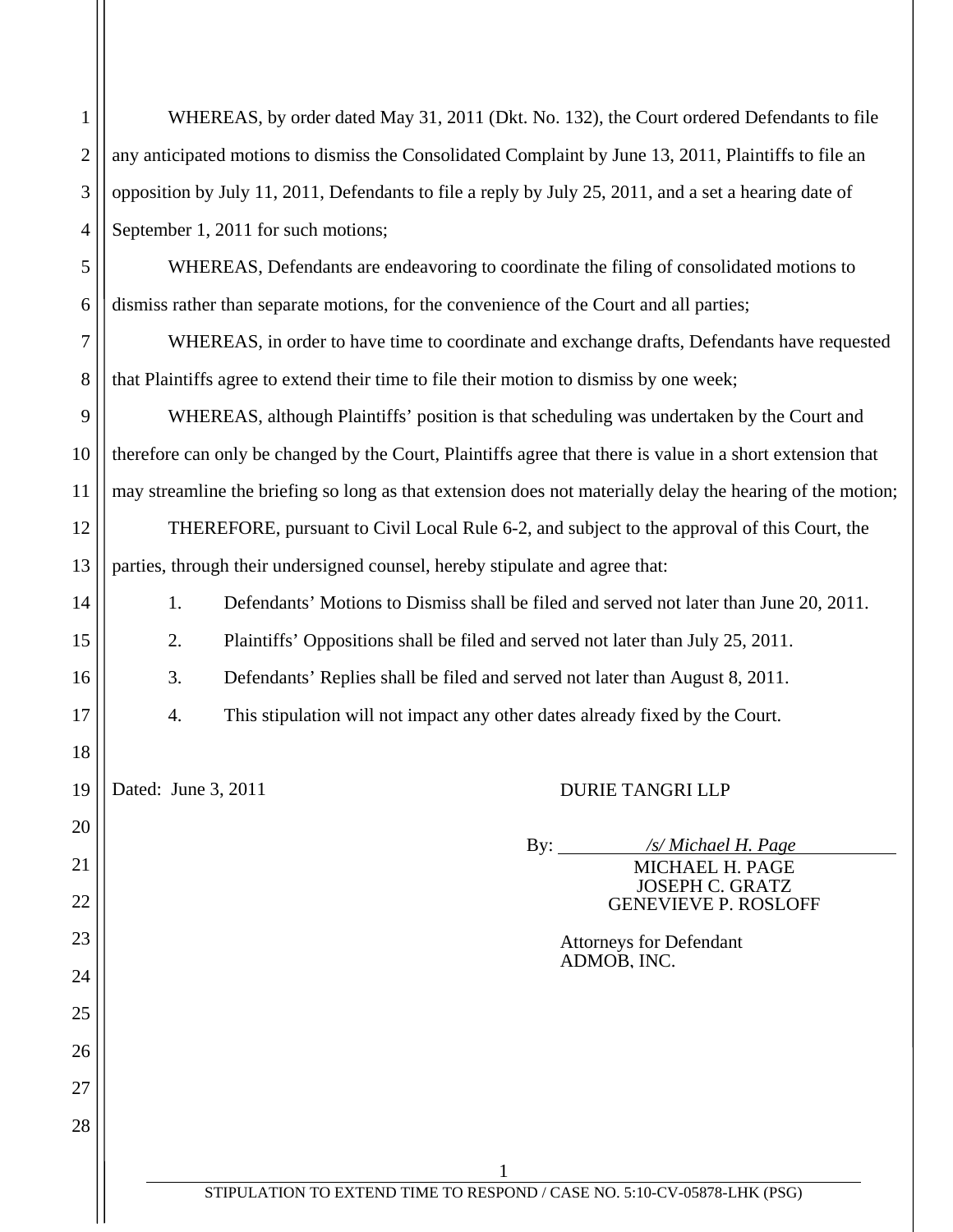| $\mathbf{1}$   | HOGAN LOVELLS US LLP |                                                                             |  |
|----------------|----------------------|-----------------------------------------------------------------------------|--|
| $\overline{2}$ | Dated: June 3, 2011  | By: /s/Michael L. Charlson                                                  |  |
| 3              |                      | MICHAEL L. CHARLSON                                                         |  |
| 4              |                      | Michael L. Charlson (Bar No. 122125)<br>Maren J. Clouse (Bar No. 228726)    |  |
| 5              |                      | <b>HOGAN LOVELLS US LLP</b><br>525 University Avenue, 4th Floor             |  |
| 6              |                      | Palo Alto, California 94301<br>Telephone: (650) 463-4000                    |  |
| 7              |                      | Facsimile: (650) 463-4199<br>michael.charlson@hoganlovells.com              |  |
| 8              |                      | maren.clouse@hoganIovells.com                                               |  |
| 9<br>10        |                      | <b>Attorneys for Defendants</b><br>APPLE INC. and QUATTRO WIRELESS,<br>INC. |  |
| 11             | Dated: June 3, 2011  | GIBSON, DUNN & CRUTCHER LLP                                                 |  |
| 12             |                      |                                                                             |  |
| 13             |                      | By: /s/ Gail E. Lees<br><b>GAIL E. LEES</b>                                 |  |
| 14             |                      | <b>GAIL E. LEES</b>                                                         |  |
| 15             |                      | <b>S. ASHLIE BERINGER</b><br><b>JOSHUA A. JESSEN</b>                        |  |
| 16             |                      | GIBSON, DUNN & CRUTCHER LLP<br>1881 Page Mill Road                          |  |
|                |                      | Palo Alto, California 94304                                                 |  |
| 17             |                      | Telephone: (650) 849-5300<br>Facsimile: (650) 849-5333                      |  |
| 18             |                      | glees@gibsondunn.com<br>aberinger@gibsondunn.com                            |  |
| 19             |                      | jjessen@gibsondunn.com                                                      |  |
| 20             |                      | <b>Attorneys for Defendants</b><br>FLURRY, INC. and PINCH MEDIA, INC.       |  |
| 21             |                      |                                                                             |  |
| 22             |                      |                                                                             |  |
| 23             |                      |                                                                             |  |
| 24             |                      |                                                                             |  |
| 25             |                      |                                                                             |  |
| 26             |                      |                                                                             |  |
| 27             |                      |                                                                             |  |
| 28             |                      |                                                                             |  |
|                |                      | $\overline{2}$                                                              |  |
|                |                      | STIPULATION TO EXTEND TIME TO RESPOND / CASE NO. 5:10-CV-05878-LHK (PSG)    |  |

 $\mathbf{H}$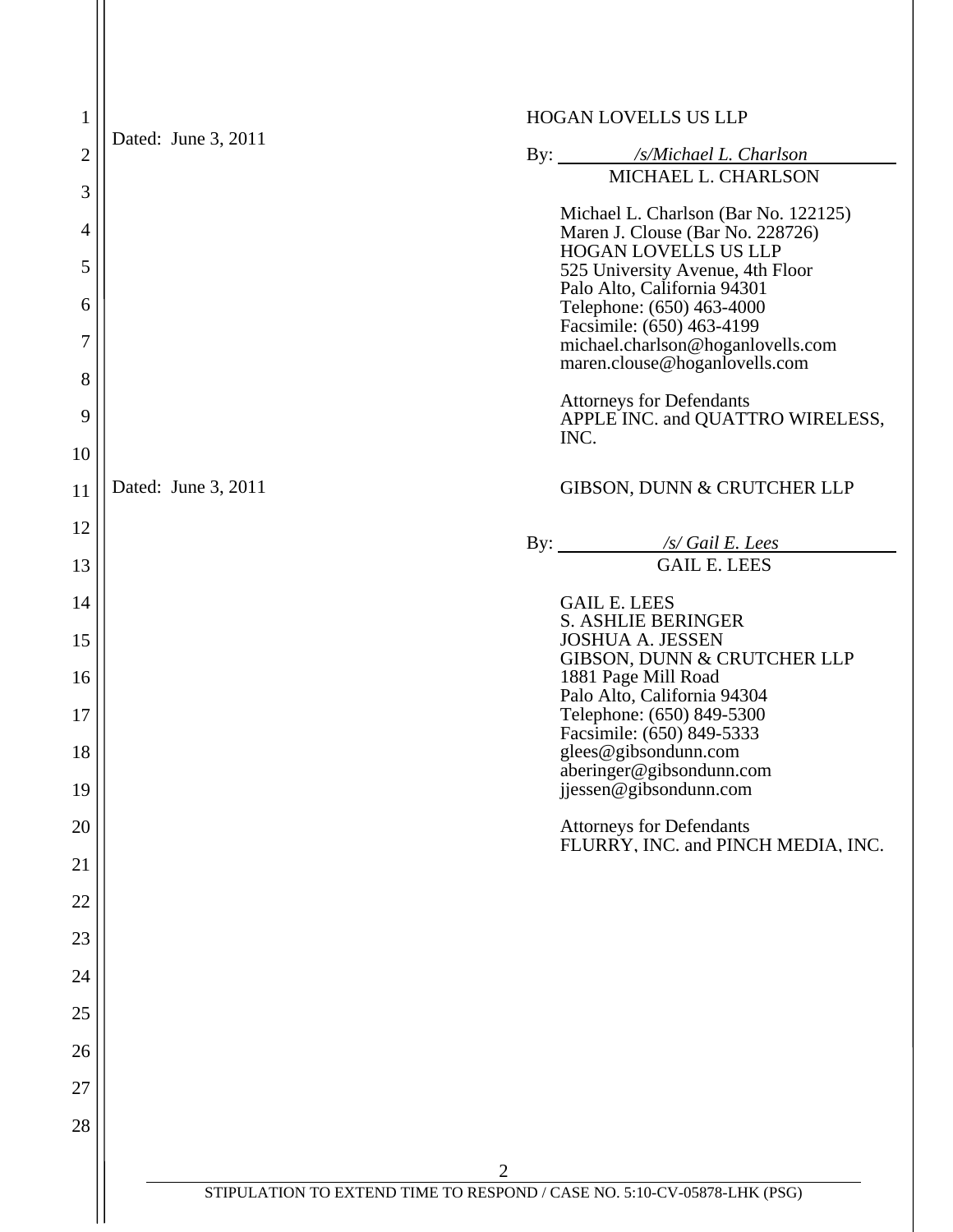| $\mathbf{1}$   | Dated: June 3, 2011 | DLA PIPER LLP (US)                                                       |
|----------------|---------------------|--------------------------------------------------------------------------|
| $\overline{2}$ |                     |                                                                          |
| 3              |                     | By: <u>/s/ Carter W. Ott</u><br><b>CARTER W. OTT</b>                     |
| 4              |                     | <b>LUANNE SACKS</b>                                                      |
| 5              |                     | <b>CARTER W. OTT</b><br>DLA PIPER LLP (US)                               |
| 6              |                     | 555 Mission Street, Suite 2400<br>San Francisco, California 94105        |
| 7              |                     | Telephone: (415) 836-2500<br>Facsimile: (415) 836-2501                   |
| 8              |                     | carter.ott@dlapiper.com                                                  |
| 9              |                     | <b>Attorneys for Defendant</b><br>MOBCLIX, INC.                          |
| 10             | Dated: June 3, 2011 | <b>COOLEY LLP</b>                                                        |
| 11             |                     | By: /s/ Matthew D. Brown                                                 |
| 12             |                     | <b>MATTHEW D. BROWN</b>                                                  |
| 13             |                     | MICHAEL G. RHODES<br><b>MATTHEWD. BROWN</b>                              |
| 14             |                     | <b>COOLEY LLP</b>                                                        |
| 15             |                     | 101 California Street, 5th Floor<br>San Francisco, California 94111      |
| 16             |                     | Telephone: (415) 693-2000<br>Facsimile: (415) 693-2222                   |
| 17             |                     | rhodesmg@cooley.com<br>mbrown@cooley.com                                 |
| 18<br>19       |                     | Attorneys for Defendants ADMARVEL, INC<br>and MILLENNIAL MEDIA<br>INC.   |
| 20             | Dated: June 3, 2011 | KAMBERLAW, LLC                                                           |
| 21             |                     |                                                                          |
| 22             |                     | By: /s/ Scott A. Kamber<br><b>SCOTT A. KAMBER</b>                        |
| 23             |                     |                                                                          |
| 24             |                     |                                                                          |
| 25             |                     |                                                                          |
| 26             |                     |                                                                          |
| 27             |                     |                                                                          |
| 28             |                     |                                                                          |
|                |                     | 3                                                                        |
|                |                     | STIPULATION TO EXTEND TIME TO RESPOND / CASE NO. 5:10-CV-05878-LHK (PSG) |
|                |                     |                                                                          |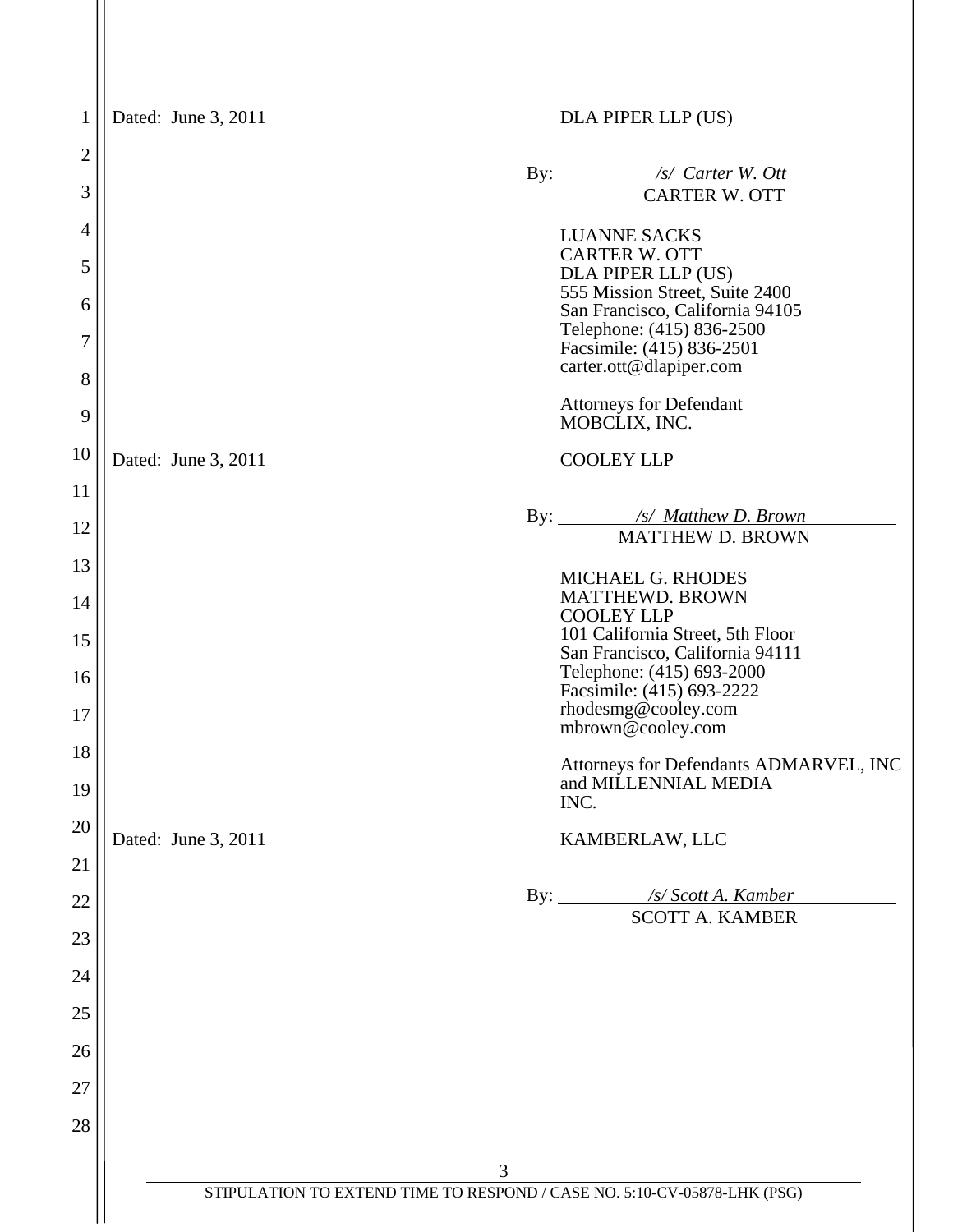| 1<br>$\overline{2}$ | KAMBERLAW, LLC<br>Scott A. Kamber (pro hac vice)<br>skamber@kamberlaw.com                        |  |
|---------------------|--------------------------------------------------------------------------------------------------|--|
| 3                   | DAVID A. STAMPLEY (pro hac vice)<br>dstampley@kamberlaw.com                                      |  |
| 4                   | 100 Wall Street, 23rd Floor<br>New York, New York 10005                                          |  |
| 5                   | Telephone: (212) 920-3072<br>Facsimile: (212) 920-3081                                           |  |
| 6                   | KAMBERLAW, LLP                                                                                   |  |
| 7                   | DEBORAH KRAVITZ (SBN 275661)<br>(N.D. Cal. admission pending)                                    |  |
| 8                   | dkravitz@kamberlaw.com<br>141 North St.                                                          |  |
| 9                   | Healdsburg, California 95448<br>Telephone: (707) 820-4247<br>Facsimile: (212) 202-6364           |  |
| 10                  |                                                                                                  |  |
| 11                  | KAMBERLAW, LLP<br>AVI KREITENBERG (SBN 266571)<br>1180 South Beverly Drive, Suite 601            |  |
| 12                  | Los Angeles, CA 90035<br>Telephone: (310) 400-1050                                               |  |
| 13                  | Facsimile: (310) 400-1056                                                                        |  |
| 14                  | <b>Interim Class Counsel</b><br><b>Attorneys for Plaintiffs</b>                                  |  |
| 15                  |                                                                                                  |  |
| 16                  | <b>FILER'S ATTESTATION</b>                                                                       |  |
| 17                  | Pursuant to General Order No. 45, Section X (B) regarding signatures, I, Michael H. Page, attest |  |
| 18                  | that concurrence in the filing of this document has been obtained.                               |  |
| 19                  | Dated: June 3, 2011<br>/s/ Michael H. Page<br>MICHAEL H. PAGE                                    |  |
| 20                  |                                                                                                  |  |
| 21                  | * * * * *                                                                                        |  |
| 22                  | PURSUANT TO STIPULATION, IT IS SO ORDERED:                                                       |  |
| 23                  |                                                                                                  |  |
| 24                  | DATED:                                                                                           |  |
| 25                  |                                                                                                  |  |
| 26                  | The Honorable Lucy H. Koh<br><b>United States District Court Judge</b>                           |  |
| 27                  |                                                                                                  |  |
| 28                  |                                                                                                  |  |
|                     | 4                                                                                                |  |
|                     | STIPULATION TO EXTEND TIME TO RESPOND / CASE NO. 5:10-CV-05878-LHK (PSG)                         |  |